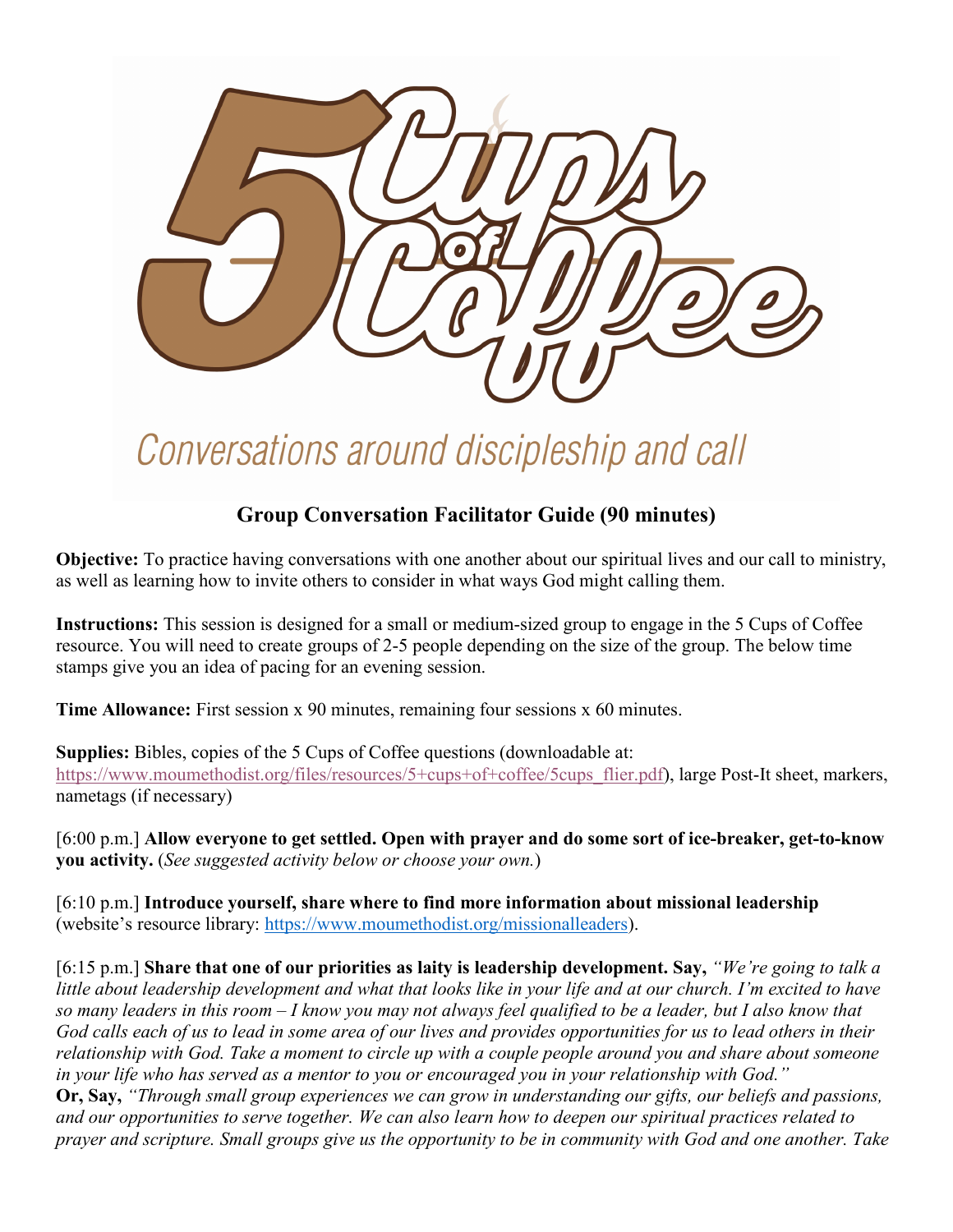*a moment to circle up with a couple people around you and if you have a previous experience in small group share what has been beneficial for you."*

[6:20 p.m.] **Say,** *"Now, as you think about that person in your life, what qualities or characteristics did they have that enabled them to be a leader or mentor for you?"* **Allow people to respond with characteristics. Consider making a list on a large post-it. Or, Say,** *"As you enter this time of small group experience, what are you hoping to discover?"* **Consider making a list on a large post-it.**

[6:35 p.m.] **Say,** *"One of the initiatives related to our conference priority to support our development of missional leaders is something called 5 Cups of Coffee. It's an encouragement for church leaders to be looking for how people might be called into ministry (as baptized members we are all called to ministry) and then inviting them into five conversations about their call and their spiritual life. They've created a handout that outlines what those five conversations might look like, and you might notice that the questions they ask actually apply to anyone seeking a deeper relationship with God, not just people considering entering vocational ministry. So tonight, I'd like us to go over some of these questions together, to reflect on our own spiritual life and calling and then to think about ways we might use this resource. Let's begin with the God Conversation."*  **Ask someone to read Exodus 3:1-15. Say,** *"This was the story of Moses' encounter with God at the burning bush. Look through the questions found in the first conversation: The God Conversation and choose one or two to talk about in your small group or with a partner."* **Continue with any of the other four cups of coffee sessions in the same manner (as many as you feel you have time for), reading the scripture and then taking a few minutes to discuss.**

[7:00 p.m.] **Say,** *"Now that you've had a chance to practice with a few of these spiritual conversations with each other, let's talk in our small groups or with our partners about how we might use this resource, or another like it to help develop leaders in our churches. One idea might be to have each member of your nominations group commit to have one or two of these "5 Cups of Coffee" conversations throughout the year – people that they think might have some potential for leadership in the church. Share with each other, what other ideas do you have for leadership development in your church?"*

[7:15 p.m.] **Say**, "Now *let's share with the whole group: what other ideas are you already doing to develop leaders, or have thought you might do with this resource or another like it?"*

[7:25 p.m.] **Say,** *"Thank you so much for coming tonight. Hopefully this conversation has been encouraging for you. Let me pray for us as we head home for the evening."* **Pray for their ministries at home, that they might be refreshed and that they might continue to hear God's voice in their lives. Conclude the prayer asking for courage to engage in a conversation with someone in the coming days.**

**Session Plan for Cups 2-5** *(Repeat plan each week until all cups have been discussed.)*

• (10 minutes) Gathering time of connection and opening prayer.

**---------------------------------------------**

**---------------------------------------------**

- (40 minutes) Read scripture for the Cup as large group. Within smaller groups (2-4 people) begin conversations using the questions found for each Cup Conversation.
- (10 minutes) As you gather your larger group back together, have individuals share any insights. Share any prayer requests and close the group with a prayer.